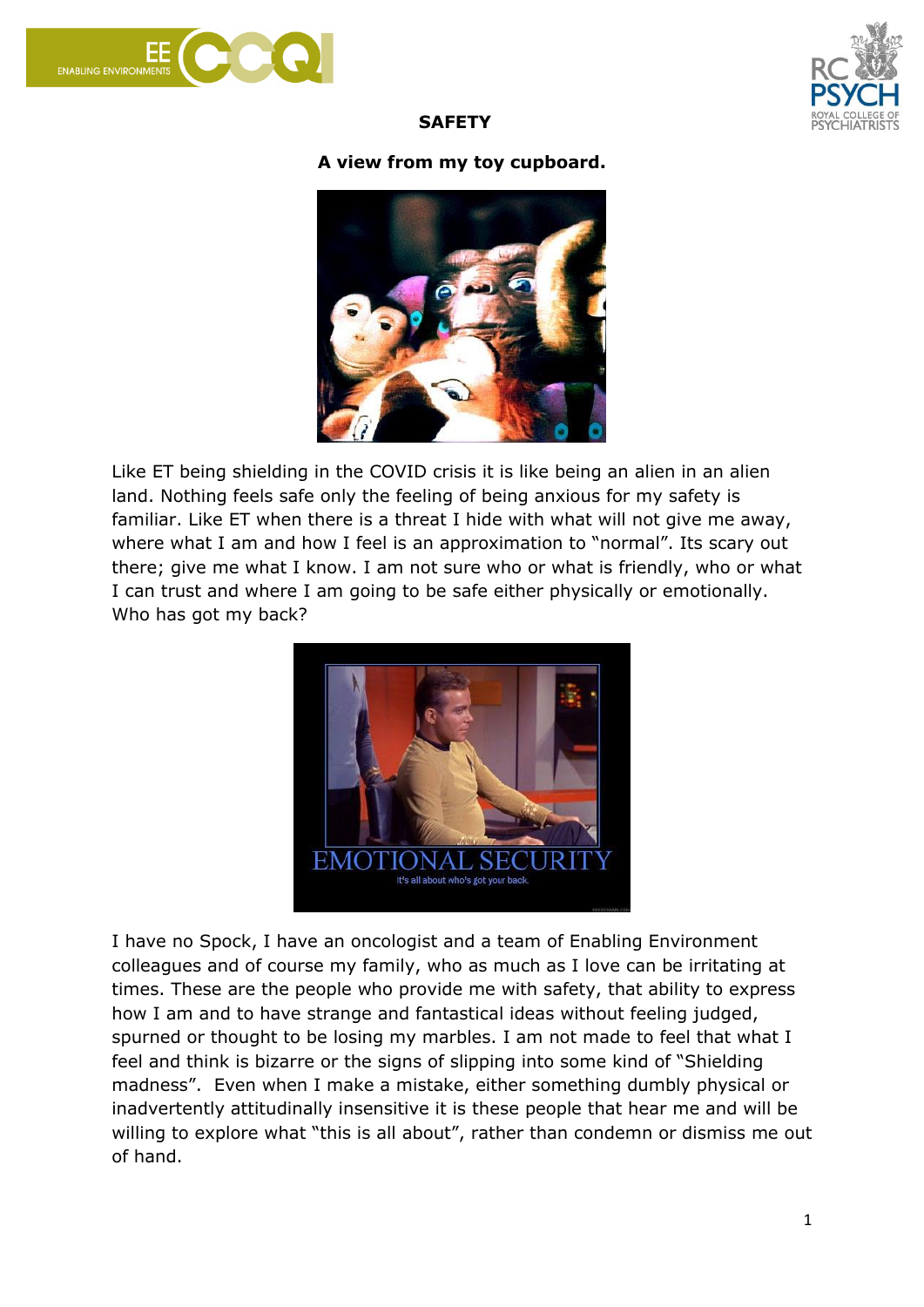





Psychological safety is a belief that one will not be punished or humiliated for speaking up with ideas, questions, concerns, or mistakes.

These are the people that provide me with an emotional safety net, so that when I get tired and outraged of, and at, having cancer, or the frustrations of not going beyond the confines of my home since March, or … the list goes on… and on. They are my safety net.



All of this is detached from the real world of managing services with high risk residents and staff that are taking risks with their own physical safety and their emotional safety. The feelings of anxiety and anticipated guilt if they take COVID back into their families are now all part of the working environment so a sense of emotional security is an absolute priority at the moment. This is a time when everyone is talking the "new normal", which means change and we all know that change is a challenge that brings its own package of emotions, mostly anxiety driven. More now than ever people need to be able to express how they are feeling, what their ideas of the "new normal " will look like and how they feel about all of this. More now than ever we all need to be able to listen to each other without judgement or preconceived ideas of what the world and other people will be like in the future.

I think that right now is the time to ask once again "what makes me and others safe?" What goes into making things safe in terms of models, organisations and how that is applied to our new and coming world of work and COVID tinged futures. One model suggests that there are three domains that contribute to safety, the physical, emotional and cognitive elements and each has its own components, as shown in the picture below: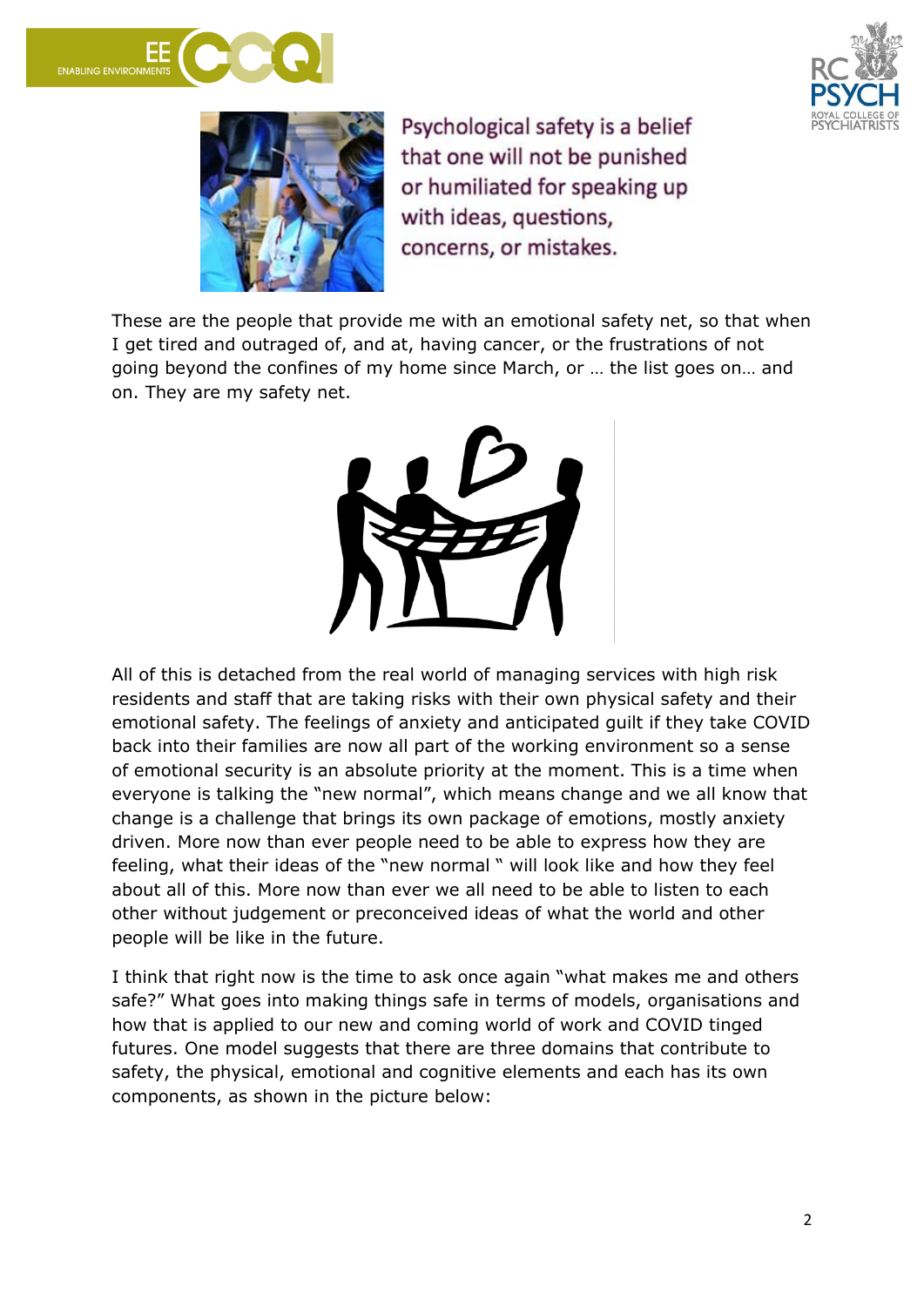





It seems to me that this makes quite a good checklist of things to pay attention to when thinking about safety on an organisational level. This is perhaps a handy addition to the management tool box or for use as personal reflection. Maybe even a guide for a focused supervision session or staff group? Of all the elements the one that I focus on in my isolated state is emotional intelligence, I find it challenges me to keep the layers of the world in proportion and to think from the personal to the wider world. I came across a table of questions that uses the different levels to set out the challenges of being emotionally intelligent, there are some tricky ones in there for me and I guess they maybe for others.

| <b>Four Areas Of Emotional Intelligence</b>                                                                                                                                                                           |                                                                                                                                                                                                                         |                                                                                                                                                                                                 |                                                                                                                                                                                                                                |
|-----------------------------------------------------------------------------------------------------------------------------------------------------------------------------------------------------------------------|-------------------------------------------------------------------------------------------------------------------------------------------------------------------------------------------------------------------------|-------------------------------------------------------------------------------------------------------------------------------------------------------------------------------------------------|--------------------------------------------------------------------------------------------------------------------------------------------------------------------------------------------------------------------------------|
| <b>Self</b><br><b>Awareness</b>                                                                                                                                                                                       | <b>Self</b><br><b>Management</b>                                                                                                                                                                                        | <b>Social</b><br><b>Awareness</b>                                                                                                                                                               | <b>Relationship</b><br><b>Management</b>                                                                                                                                                                                       |
| <b>*Know your</b><br>story & how<br>it affects you<br>*Make peace<br>with your past<br><b>*Know your</b><br>beliefs, your<br>emotions &<br><b>your behavior</b><br>patterns<br>*Know your<br>relationship<br>patterns | *Learn skills<br>for breathing<br>& relaxation<br>*Complete<br><b>your basic</b><br>emotional<br>healing work<br>*Learn skills<br>for soothing<br>& motivating<br>yourself<br>*Maintain<br>healthy eating<br>& exercise | *Understand<br>nonverbal<br>social signals<br>*Develop a<br>positive view<br>of others<br>*Understand<br>basic human<br>emotional<br>needs<br>*Understand<br>"games" &<br>personal<br>integrity | *Develop skills<br>for reflective<br>listening &<br>empathy<br>*Learn skills<br>for healthy<br><b>assertiveness</b><br>*Learn conflict<br>resolution<br>skills<br>*Develop skills<br>for support &<br>affirmation of<br>others |

This is all very fine and dandy but at times I just hide in the fluffy toy cupboard alongside ET and hope the danger will just go away without me being found. I dream for something simple, quiet and nonverbal, something that just is…